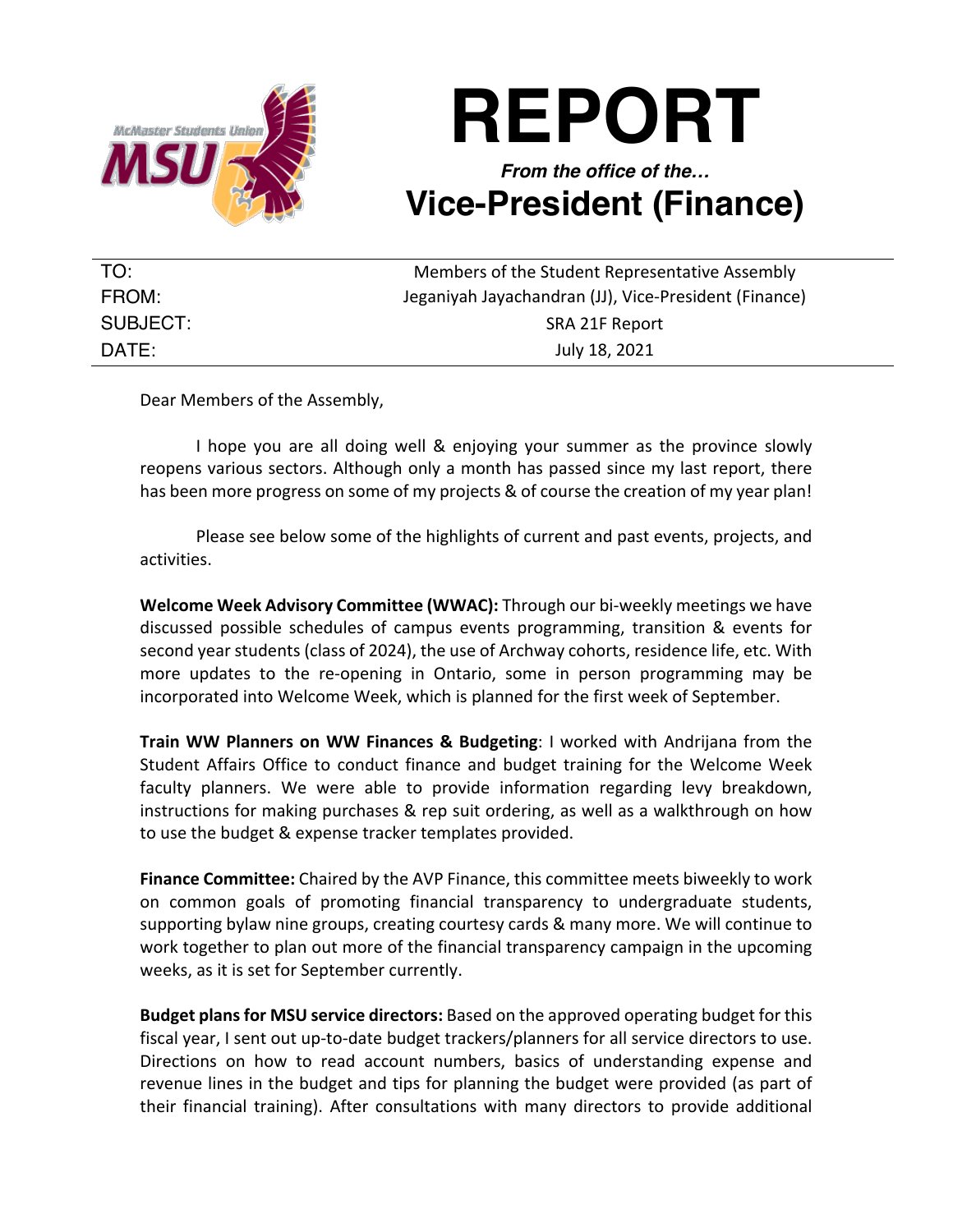guidance, budget plans were submitted to Nathan and myself by July 9. We hope to look through the budget plans in the upcoming days & provide feedback as necessary.

**Financial training to Clubs:** In the upcoming weeks, I will be working with the Clubs Accounting Clerk (Harleen) to create financial training for clubs. These modules will cover information regarding club finances – including bank account info, applying for funding, reimbursements, credit cards, etc. I hope to have these modules completed by August so they can be made available to club execs by early September (during their clubs training).

**Financial transparency – Guidebook in First-year mailout:** The comms team and the underground designed the financial breakdown of fees in the MSU guidebook based on the fees list that I provided them with. The template was sent out for print & will be sent out during the mail-out or pick-up (for residence students) in August.

**Update MSU Website – Your Money:** Many parts of the MSU McMaster website are outdated, including the graphics of student fee breakdown (i.e. how much each student pays towards a service). I hope to collaborate with the comms team to design new graphics and ensure that the information on the "Your Money" page is updated & displays accurate financial info, to ensure that we engage in financial transparency goals with the undergraduate student population. Hopefully, this process should be easier as they have already designed graphics for the MSU guidebook.

**HSR Bus Pass**: I have been in meetings to discuss what distribution of presto cards on campus will look like & information regarding the vouchers. I hope to work with the comms team in August to promote information regarding the HSR bus pass & make new resourceful videos.

**HUB:** This has been a very exciting project that I am personally very interesting as the HUB will expand student activity space on campus. I have attended meetings led by Laurie in which I gained a better understanding of the space, ideas for how the space may be utilized and tentative timelines for opening to the public. I have been looped into discussions surround Requests for Proposals (RFPs) that John has been receiving regarding use of spaces by external vendors – I am very excited for what the HUB will offer to students in 2022!

The following is an update to some of the "current challenges" I outlined in my previous report:

- **COVID regulations & in-person activities**: With the changing provincial regulations, parts of the campus will begin to open to the public and hopefully contribute towards better student life on campus. The campus store is set to open with capacity limits. The Welcome Week team will continue to work around changing guidelines and possibly have some in-person events integrated into